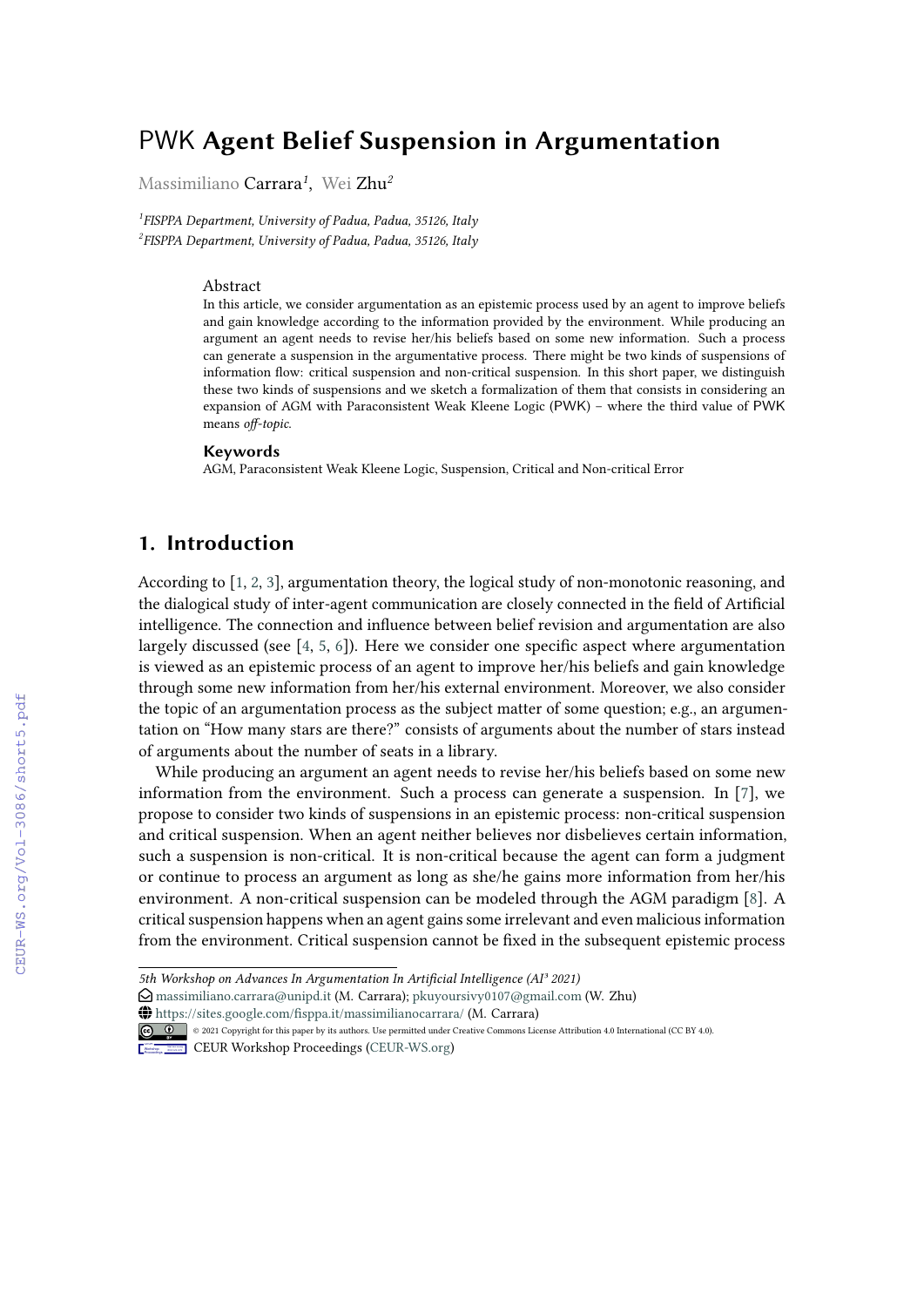and should be prevented and filtered. These two kinds of suspensions correspond to what in the computation is taken as two kinds of errors: 1) critical errors and 2) non-critical errors. A critical error globally stops the program, which means the error cannot be fixed in the subsequent computational process. A non-critical error, instead, partially stops the computation program, and the error can be fixed in the subsequent computational process. In this short paper, we sketch a proposal that consists in considering an expansion of AGM with Paraconsistent Weak Kleene Logic PWK, where the third value of PWK means *off-topic*. According to this new interpretation, if a proposition obtains the third value u, it means the proposition is offtopic. A PWK belief revision theory is sketched accordingly. Within our framework of PWK belief revision theory, we characterize a non-critical suspension and a critical suspension and distinguish one from the other.

# **2.** PWK **and Off-topic**

In the field of many-valued logics, weak Kleene systems are a greatly underdeveloped subject compared to their strong counterparts (on these systems see, for example, [\[9\]](#page-5-0)). The language of paraconsistent weak Kleene (PWK) is the standard Backus-Naur Form (BNF):

$$
\Phi_L \ ::= \ p \mid \neg \alpha \mid \alpha \vee \beta \mid \alpha \wedge \beta \mid \alpha \supset \beta.
$$

**Definition 2.1** (Valuation). *A valuation*  $V : \Phi_L \mapsto {\mathbf{t}, \mathbf{u}, \mathbf{f}}$  *is induced by Table 1.* 

#### **Table 1**

Weak tables for logical connectives in  $L$ 

|                                                                    | $\neg \alpha$ |  | $\alpha \vee \beta$ t u f                                                                                                                                                                                                    |  |  |
|--------------------------------------------------------------------|---------------|--|------------------------------------------------------------------------------------------------------------------------------------------------------------------------------------------------------------------------------|--|--|
| $\begin{array}{c c}\n\hline\nt & f \\ u & u \\ f & t\n\end{array}$ |               |  | $\begin{array}{c cccc} \hline t & t & u & t \\ u & u & u & u \\ f & t & u & f \end{array}$                                                                                                                                   |  |  |
|                                                                    |               |  |                                                                                                                                                                                                                              |  |  |
|                                                                    |               |  |                                                                                                                                                                                                                              |  |  |
|                                                                    |               |  |                                                                                                                                                                                                                              |  |  |
|                                                                    |               |  | $\begin{array}{c cccc cccc}\hline \alpha \wedge \beta & t & u & f & \alpha \supset \beta & t & u & f\\ \hline t & t & u & f & t & t & u & f\\ u & u & u & u & u & u & u\\ f & f & u & f & f & t & u & t\\ \hline\end{array}$ |  |  |
|                                                                    |               |  |                                                                                                                                                                                                                              |  |  |
|                                                                    |               |  |                                                                                                                                                                                                                              |  |  |
|                                                                    |               |  |                                                                                                                                                                                                                              |  |  |

Table 1 shows the complete *weak tables* by supplying the third value throughout the row and column headed by the third value. The way u transmits is usually called *contamination* (or *infection*), as the value propagates from any  $\alpha \in \Phi_L$  to any construction  $\mathcal{D}(\alpha, \beta)$  independently from the value of  $\beta$  (here,  $\circledast$  is any connective defined in terms of  $\neg$ ,  $\vee$ ,  $\wedge$ ,  $\neg$ ).

The following is a straightforward and intuitive expression of *contamination*:

**Fact 2.1** (Contamination). For all formulas  $\alpha$  in  $L$  and any valuation  $V$ :

 $V(\alpha) = \mathbf{u} \Leftrightarrow V(p) = \mathbf{u}$  *for some component p of*  $\alpha$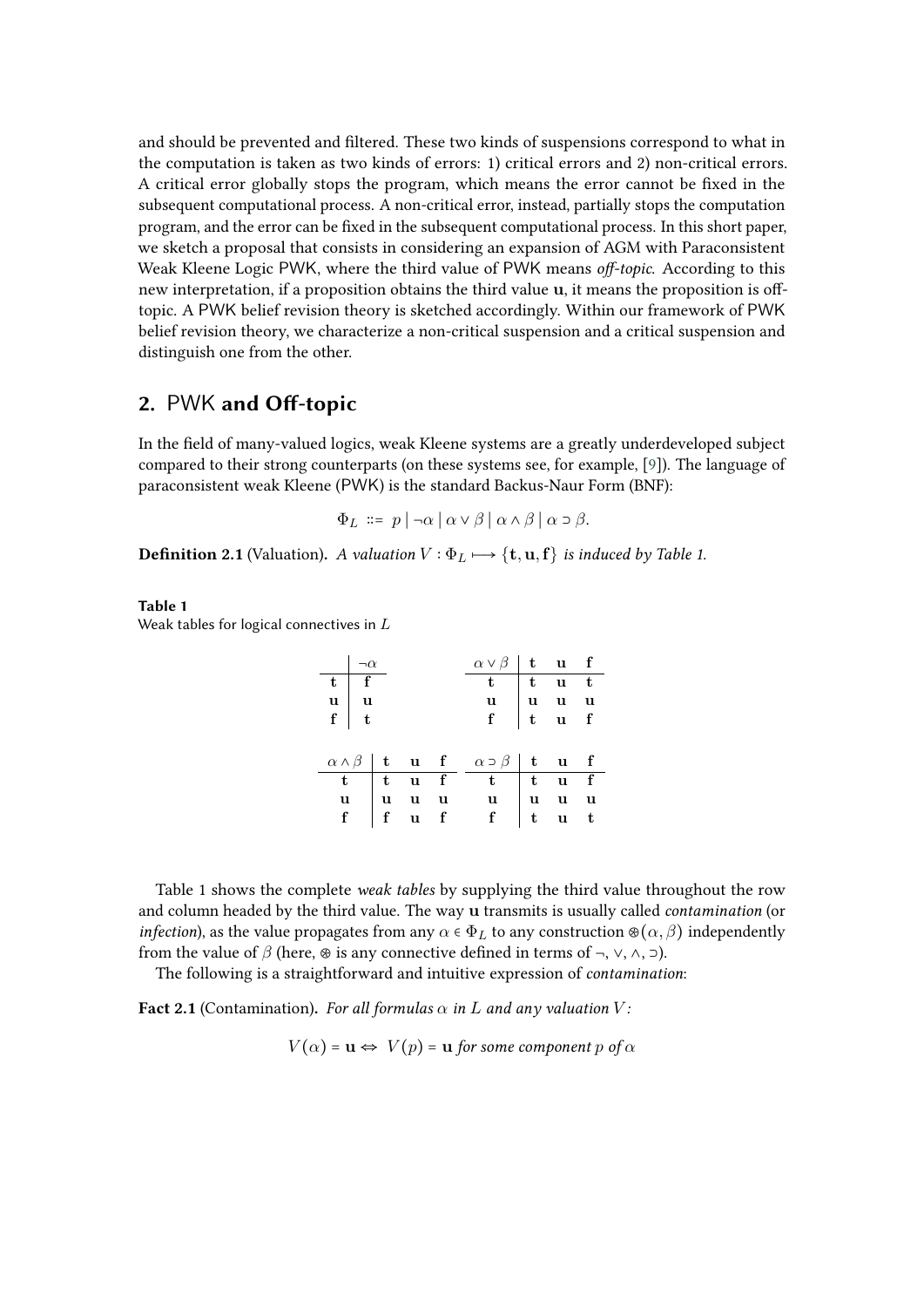It is interesting to observe that negation in PWK works like in strong Kleene, but conjunction and disjunction in PWK work differently from strong Kleene. In particular, the interpretation of disjunction is not  $max$  and the interpretation of conjunction is not  $min$ . The logical consequence is defined as the preservation of non-false value:

**Definition 2.2.**  $\Gamma \models_{\text{pwk}} \Delta$  *iff there is no valuation V such that:* 

 $V(\alpha) \neq f$  *for all*  $\alpha \in \Gamma$  *and*  $V(\beta) = f$  *for all*  $\beta \in \Delta$ *.* 

PWK is reflexive, transitive and monotonic. Although PWK has this last property in the sense that if  $\Gamma \vDash_{\text{pwk}} \Delta$  then  $\Gamma \cup \{\alpha\} \vDash_{\text{pwk}} \Delta$ , given the behaviour of conjunction in the premise side PWK has a "non-monotonic flavour" in the sense that, for example,  $p \vDash_{\text{pwk}} p$  but  $p \wedge q \nvDash_{\text{pwk}} p$ . Observe that the inclusion of all the atoms of a premise set  $\Gamma$  in a conclusion set  $\Delta$  guarantees that if  $\Gamma \vDash_{\text{cl}} \Delta$  then  $\Gamma \vDash_{\text{pwk}} \Delta$ .  $\vDash_{\text{cl}}$  is the classical consequence relation.

#### **2.1. Off-topic Interpretation and Computational Errors**

Recently, the third value u—initially understood as *nonsense*, *meaninglessness* or *undefined*—has been been studied in more depth. A new proposal by [\[10\]](#page-5-1) suggests reading it as *off-topic*. Thus, a proposition that obtains the third value should be regarded as being *off-topic*. Through this new interpretation, we can consider a correspondence between the computational errors and suspension [\[7\]](#page-5-2). In a computational program, there are two kinds of computational errors: 1) critical error and 2) non-critical error: a critical error stops the program in a global way, which means the error cannot be fixed in the subsequent computational process; a non-critical error partially stops the computation program, and the error can be fixed in the subsequent computational process. In the next section, we propose a framework of PWK belief revision theory, in which a non-critical error corresponds to a non-critical suspension and that a critical error corresponds to a critical suspension.

### **3. A** PWK **belief revision theory**

### **3.1. Topic**

We consider a PWK belief revision theory as an expansion of the AGM belief revision theory. In the AGM paradigm, an agent's belief state is formalized as a belief set  $\Theta = Cn(\Theta)$  in which  $Cn$  is a consequence operation.

As for a certain proposition, an AGM agent might believe it, disbelieve it, or keep it in suspension. Three basic kinds of operators model the belief changes of an agent: – expansion + $_{AGM}$ , contraction – $_{AGM}$ , and revision  $*_{AGM}$ . Suppose that  $\Theta$  is a belief set and  $\alpha$  is a proposition. Belief expansion  $Θ +_{AGM} α$  means the agent expands her beliefs with a new proposition  $\alpha$ ; belief contraction Θ −  $_{AGM}$   $\alpha$  means the agent has to contract  $\alpha$  from her beliefs in a way that  $\alpha$  will not be derived again after the contraction; belief revision  $\Theta *_{AGM} \alpha$  means the agent has to accommodate  $\alpha$  into  $\Theta$  in a way that a possible contradiction brought by  $\alpha$  can be removed at the lowest cost.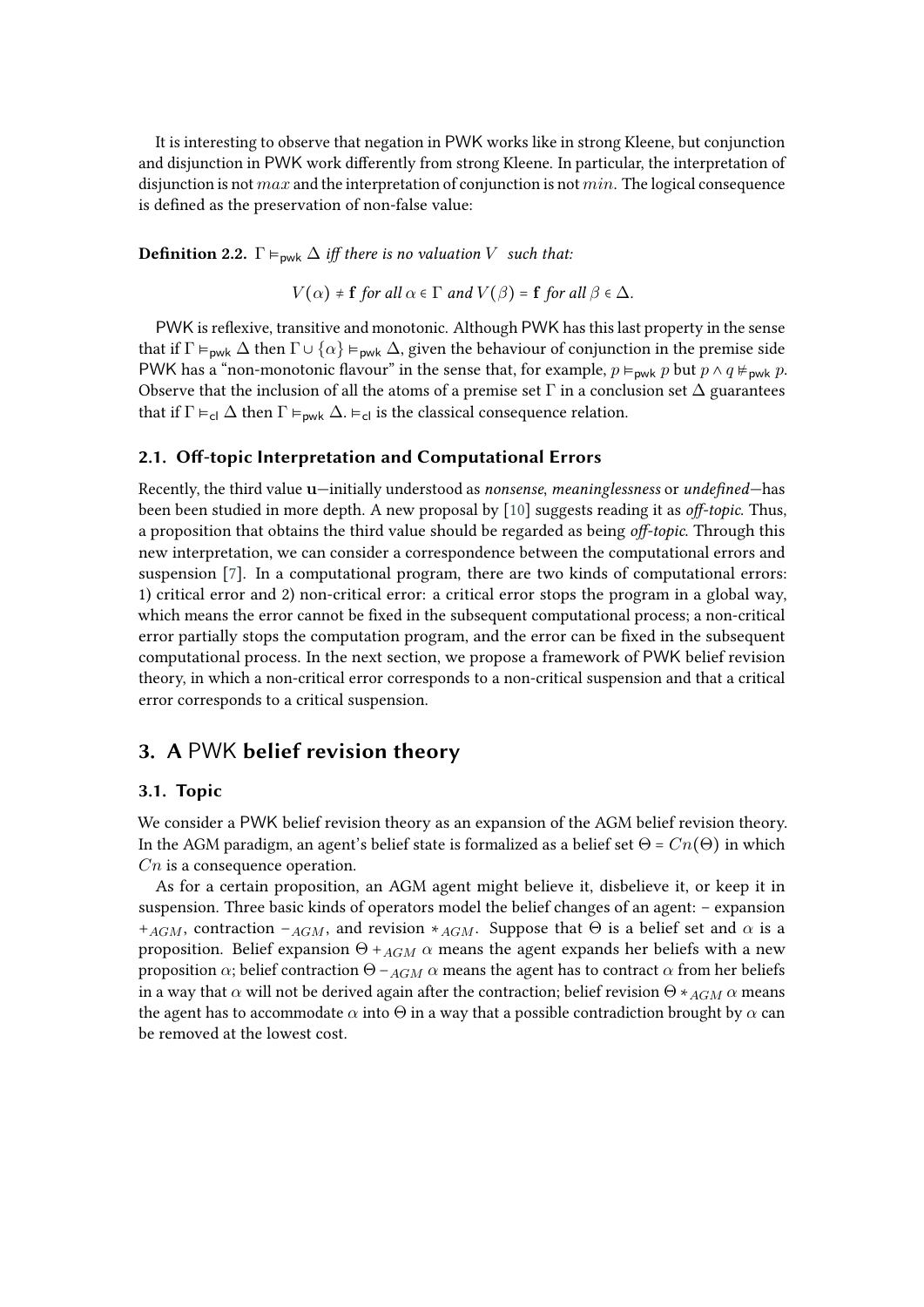A PWK agent's belief state – differently from the AGM belief set – concerns a topic, which corresponds to a set of propositions as answers to a question provoked by certain argumentation. For example, for a question "How many stars are there?" the topic set can be {"No stars are there.", "One star is there.", "Two stars are there.", "One star is there or two stars is there."... $\}$ . Whether a proposition  $\alpha$  is on-topic or off-topic also depends on whether  $\alpha$  contains an off-topic component atomic proposition: this is due to the contamination feature of PWK. Taken the same example above, an argumentation process concerning the number of stars would regard an argument such as "There are five empty seats in the library" as being off-topic.

### **3.2.** PWK **Belief State**

A PWK agent's epistemic attitude toward a given proposition  $\alpha$  from the environment depends on whether  $\alpha$  is on-topic or off-topic. If  $\alpha$  is on-topic, the agent would believe, disbelieve it or keep it in non-critical suspension. If  $\alpha$  is off-topic, the agent would keep it in critical suspension. Non-critical suspension and critical suspension are two exclusive attitudes:

- 1) If  $\alpha$  is in non-critical suspension,  $\alpha$  is still available to be believed or disbelieved by the agent later. Therefore, an on-topic sentence  $\alpha$  can be released from non-critical suspension. We still consider this kind of suspension an error because it might be problematic at the moment when the agent has to decide about the epistemic status of  $\alpha$ . In this case, the non-critical suspension of  $\alpha$  also suspends the agent from doing something else. The agent may collect more information or require more reliable information sources to release  $\alpha$  from non-critical suspension. Computationally speaking, it is a non-critical error.
- 2) If  $\alpha$  is off-topic, then  $\alpha$  should be isolated from the current belief change process and be kept in critical suspension.  $\alpha$ 's being off-topic could be the result of erroneous information, which reflects some aspects of the environment. Computationally speaking, it is a critical error.

**Definition 3.1** (PWK Belief State). *A* PWK *agent's belief state is* <  $\Theta$ ,  $\Delta$ ,  $\Sigma$  >*.*  $\Theta$ ,  $\Delta$  *and*  $\Sigma$  *are all sets of* PWK *propositions, i.e.*  $\Theta$ ,  $\Delta$ ,  $\Sigma \subseteq \Phi$ *<sub>L</sub>*:

Θ *is a belief set if*  $Θ = Cn(Θ) \setminus \{α \in Φ_L \mid α \text{ is off-topic}\};$ 

 $\Delta$  *is a non-critical suspension set if*  $\Delta = \Delta \bigcup {\neg \alpha \mid \alpha \in \Delta}$ *, for any*  $\alpha \in \Delta$ *,*  $\alpha$  *is on-topic;* 

 $Σ$  *is a critical suspension set if for any*  $α ∈ Σ$ *, α is off-topic;* 

 $\Theta \cap \Delta = \Theta \cap \Sigma = \Delta \cap \Sigma = \emptyset$ ,  $\Theta \cup \Delta \cup \Sigma \subseteq \Phi_L$ .

### **3.3. Three Belief State Change Operators**

**Definition 3.2** (PWK Belief State Change ∮ )**.** *We denote three* PWK *belief state change operators, expansion, contraction and revision, as* ∮ *.* ∮ *takes a* PWK *belief state* < Θ, ∆, Σ > *and a*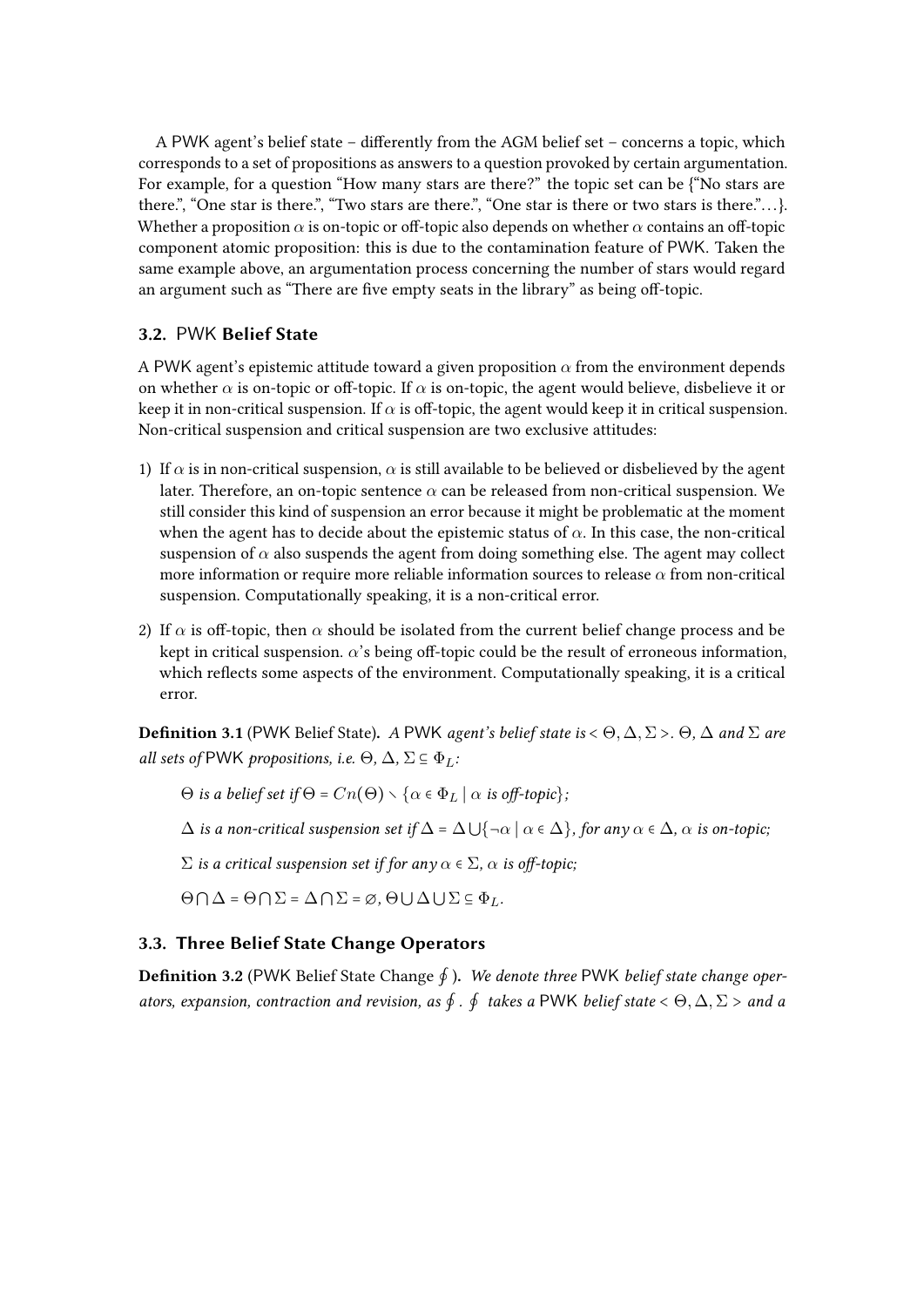*propositional input*  $\phi$  *as two variables. It can be defined from*  $\langle \mathcal{P}(\Phi_L), \mathcal{P}(\Phi_L), \mathcal{P}(\Phi_L) \rangle$  $, \Phi_L > t_0 < \mathscr{P}(\Phi_L), \mathscr{P}(\Phi_L), \mathscr{P}(\Phi_L) >:$ 

$$
\oint (\langle \Theta, \Delta, \Sigma \rangle, \phi) = \begin{cases} \oint (\langle \Theta, \Delta, \Sigma \rangle, \phi) & \text{if } \phi \text{ is on-topic,} \\ \oint (\langle \Theta, \Delta, \Sigma \rangle, \phi) & \text{if } \phi \text{ is off-topic.} \end{cases}
$$

#### **3.4. Specific Operators**

In this subsection, we propose a concrete model for PWK belief change operators to show how these ideas work and how AGM operators could also be preserved within the framework.

<span id="page-4-0"></span>**Definition 3.3** (PWK Plain Expansion  $\oint$  <sup>+</sup>, Contraction  $\oint$  <sup>−</sup>, Revision  $\oint$  \*). *The expansion, contraction and revision of a belief state* < Θ, ∆, Σ > *with respect to a new proposition can be seen as operators defined from*  $<<$   $\mathscr{P}(\Phi_L)$ ,  $\mathscr{P}(\Phi_L)$ ,  $\mathscr{P}(\Phi_L)$ ,  $\Phi_L$ ,  $>$   $to$   $<$   $\mathscr{P}(\Phi_L)$ ,  $\mathscr{P}(\Phi_L)$ ,  $\mathscr{P}(\Phi_L)$ ,  $\mathscr{P}(\Phi_L)$ 

| $\oint^+ (<\Theta, \Delta, \Sigma>, \phi) = \begin{cases} <\Theta +_{AGM} \phi, \Delta, \Sigma> \\ <\Theta, \Delta, \Sigma \cup \{\phi\} > \end{cases}$   | if $\phi$ is on-topic,<br>if $\phi$ is off-topic. |
|-----------------------------------------------------------------------------------------------------------------------------------------------------------|---------------------------------------------------|
| $\oint^-(<\Theta, \Delta, \Sigma>, \phi) = \begin{cases} <<\Theta, \Delta > -_{AGM}\phi, \Sigma > \\ <\Theta, \Delta, \Sigma > \end{cases}$               | if $\phi$ is on-topic,<br>if $\phi$ is off-topic. |
| $\oint^*(<\Theta, \Delta, \Sigma>, \phi) = \begin{cases} <<\Theta, \Delta > *_{AGM}\phi, \Sigma > \\ <\Theta, \Delta, \Sigma \cup \{\phi\} > \end{cases}$ | if $\phi$ is on-topic,<br>if $\phi$ is off-topic. |

Three AGM operators,  $+_{AGM}$ ,  $-_{AGM}$  and  $*_{AGM}$  have been embedded into sub-operators  $\oint^+, \oint^-$ , and  $\oint^+$  to deal with the belief change concerning an on-topic input.  $\oint^+, \oint^-$ , and  $\oint^+$ are independent from them. They collect and preserve the off-topic inputs. In this way, we can show how the on-topic part of a belief state changes concerning an on-topic proposition; at least, we can see clearly that the PWK belief change is not merely expansion. The above definitions of belief state change operators also show the insulation feature of a PWK epistemic agent's mind.

**Theorem 3.4.** *AGM postulates agree with a* PWK *belief change framework.*

*Proof.* According to the definition [3.3,](#page-4-0) AGM operators are adopted to deal with the on-topic part of PWK belief change.  $+_{AGM}$ ,  $-_{AGM}$ , and  $*_{AGM}$  are embedded into  $\{\oint^+, \oint^-, \oint^*\}$ . As long as AGM operators follow AGM postulates,  $\{\oint^+, \oint^-, \oint^* \}$  do as well. Therefore, AGM postulates, which regulate  $\{\oint^+, \oint^-, \hat{f}^*\}$ , also support this PWK belief change framework based on  $\{ \oint^+, \oint^-, \oint^* \}.$  $\Box$ 

### **4. Concluding Remarks**

In this article we briefly sketch the basic elements of a PWK belief revision theory, a theory which can accommodate two kinds of agent belief suspensions, a distinction useful in an argumentation process.